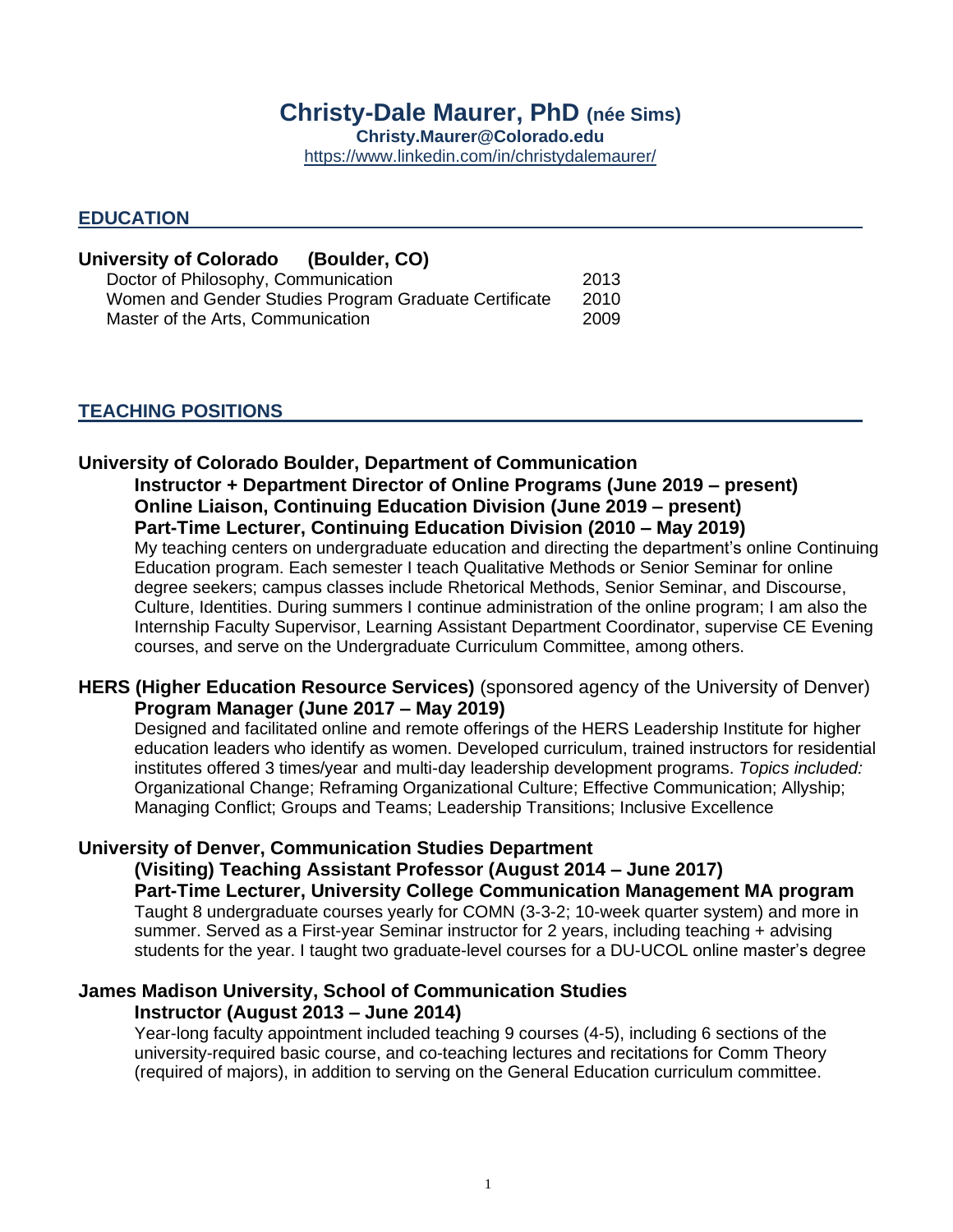# **SERVICE TO THE DEPARTMENT, COLLEGE, UNIVERSITY (CU)**

# • **COMM Director of Online Programs (Summer 2019 – ongoing)**

- o Develop COMM course offerings for "CU Complete" online degree completion program, doubling courses offered including first online COMM methods and senior seminar courses.
- $\circ$  Develop COMM department online course standards and training materials
- $\circ$  Designed and built seven COMM Courses as Master Templates since 2019
- $\circ$  Directly support other faculty members building Master Course Templates
- o Supervise, schedule, mentor lecturers; develop and maintain online teaching standards
- $\circ$  Build and maintain Online Teaching Canvas Community resource for the department
- $\circ$  Provide One-on-One online teaching advice and Canvas training for grad students and faculty
- o Incoming Graduate Student Orientation Week Canvas Training Session (2020, 2021)
- o Summer program administration & instructor training (2019, 2020, 2021)
- **Online Liaison with Continuing Education Online Course Division (2019 – ongoing)** 
	- o Represent COMM interests with CE, support University online learning initiatives
	- o Work with CE advisors to offer a COMM course specifically for the Resiliency & Reinstatement program, supporting students returning from suspension
	- $\circ$  Develop a student-facing support page for COMM students in CE online courses
	- o One of 15 online liaisons across campus, the first for CMCI
	- $\circ$  Develop and share resources program-wide about Master Course Template development
- **Supervise COMM in Continuing Education Evening Courses program (2020 – ongoing)** Schedule, supervise, mentor lecturers in the evening program (distinct from CE online)
- **COMM Internship Faculty Supervisor, all undergrad internships (Summer 2021– ongoing)** o 5 x Summer 2021; 7 x Fall 2021
- **Learning Assistant Program Department Coordinator (Spring 2021 – ongoing)**
	- o Introduced the Learning Assistant Program to the COMM Department
	- o Serve as a resource and work with faculty on Course Proposals and LA hiring process
	- o Advocate for and demonstrate incorporating Learning Assistants into COMM classes
- **COMM Undergraduate Curriculum Committee Member (2019-2020; Fall 2021- ongoing)**
- **COMM Undergraduate Honors Thesis Advisor (EJ Bill) (Fall 2021 – ongoing)**
- **Search Committee Member, Rhetoric & Culture Instructor (Spring 2022)**
- **COMM Department Merit Committee Member (Spring 2021)**
- **CMCI pandemic resource development – teaching through Zoom (2020)**

# **SERVICE TO FORMER DEPARTMENTS, UNIVERSITIES, AND DISCIPLINE**

- University of Denver, First-Year Seminar Program Instructor (2015 2017)
	- $\circ$  Advise and mentor students throughout their first year, aimed at improving retention rates and student first-year experiences.
	- o Attend training, design, teach interdisciplinary First Year Seminar courses
- University of Denver, Advanced Seminar Program (2015-2017)
	- o Attend training, design, teach interdisciplinary Advanced Seminar courses
- University of Denver Queer & Ally Network, Center for Multicultural Excellence (2016 2017)
- James Madison University, General Education Committee Representative (2013 2014)
- National Communication Association, RCT Division Nominating Committee (2012 2013)
- Western States Communication Association, Assistant Program Planner for Annual Conference (2011 – 2013) Reno, NV and Albuquerque, NM
- National Communication Association, Reviewer (2010, 2012, 2013) Critical/Cultural Studies Division, Rhetoric and Communication Theory Division, Feminist and Women's Studies Division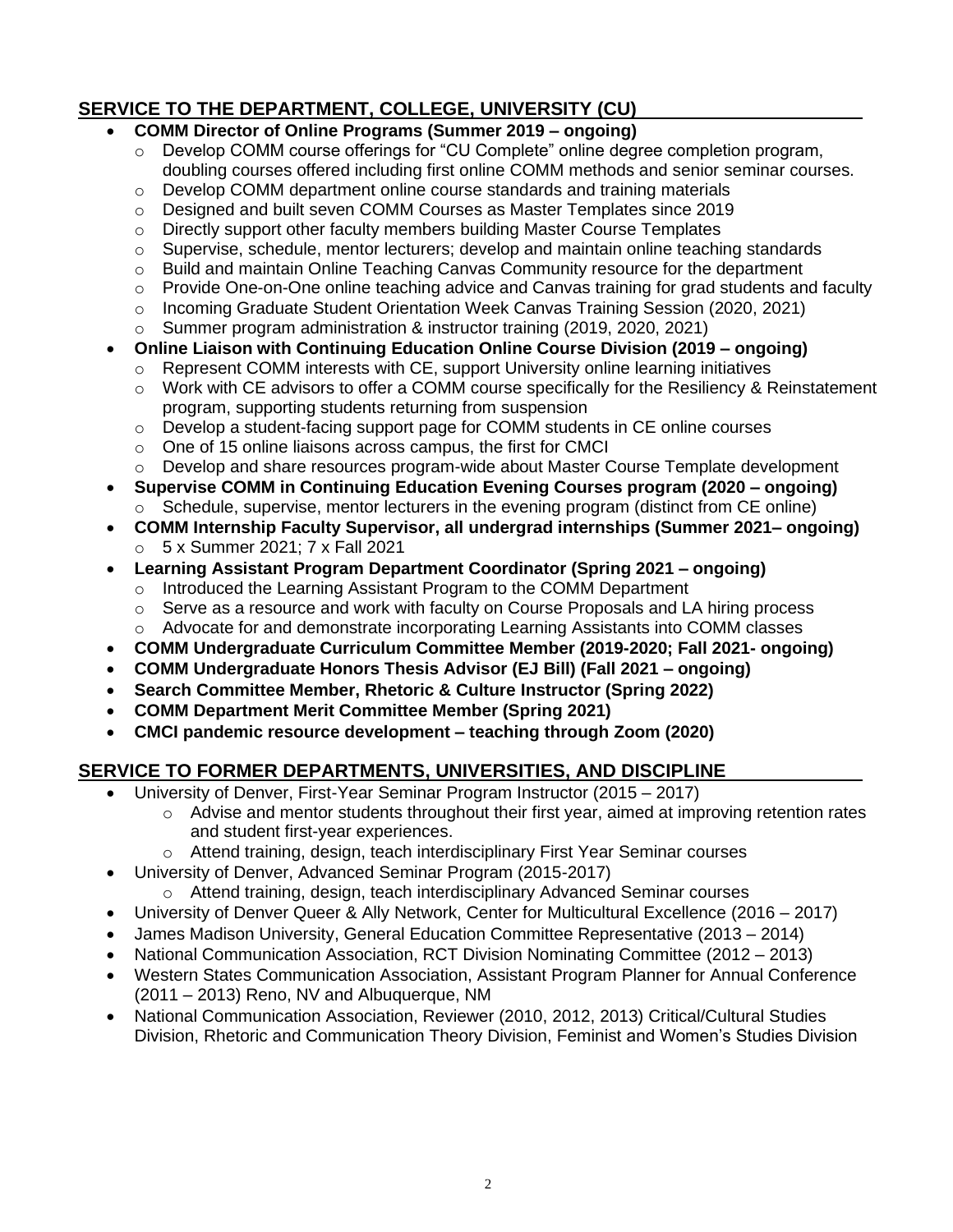# **COURSES TAUGHT & DESIGNED**

#### **University of Colorado (since attaining PhD in 2013)**

*Classes Taught*

COMM2400 Discourse, Culture, Identities COMM3210 Human Communication Theory (online) COMM3310 Principles and Practices of Argumentation (online) COMM3320 Persuasion in Society (online) COMM 3740 Qualitative Research Methods (first COMM methods course offered online) COMM3760 Rhetorical Research Methods COMM4220 Senior Seminar: Effective Communication in the Workplace *Master Course Templates Designed (COMM-CE Online Program)* COMM2400 Discourse, Culture, Identities COMM2650 Business & Professional Communication COMM 3210 Communication Theory COMM 3410 Intercultural Communication COMM 3330 Social Movements COMM 3610 Communication Technology & Society COMM 3740 Qualitative Research Methods

### **University of Denver**

*Undergraduate classes* (Department of Communication Studies) Foundations in Human Communication Advanced Intercultural Communication Critical Communication Inquiry/Rhetorical Methods Rhetoric of Social Movements Rhetorics of Native Social Movements (designed new course offering) Advanced Seminar: The Power of Place-Making (designed new course offering) First Year Seminar\*: History, Memory, Identity (designed new course offering) *\*Part of this role is serving as first-year students' year-long advisor and mentor.*

*Graduate classes* (DU's University College Communication Management Master's Program) Applied Critical Thinking Experiential Learning in Communication Management

## **James Madison University**

Fundamental Human Communication: Group Presentations Introduction to Communication Theory Communication and Gender (cross-listed with Women's Studies Department)

# **PROFESSIONAL DEVELOPMENT**

Colorado Online Teaching and Technology Conference (COLTT) (University of Colorado Boulder)

Online Quality Matters (QM) standards training (University of Colorado Boulder, University of Denver)

Online Teaching "Bootcamp" (James Madison University; University of Denver)

Center for Faculty Innovation, jmuDesign Pedagogy Institute (by invitation) (James Madison University)

Managing Conflict & Effective Supervising Workshops (University of Denver, People Development Dept)

Mediation 40-hour training certificate (University of Denver, University College)

Q&A (Queer & Ally) Training/Network (University of Denver, Center for Multicultural Excellence)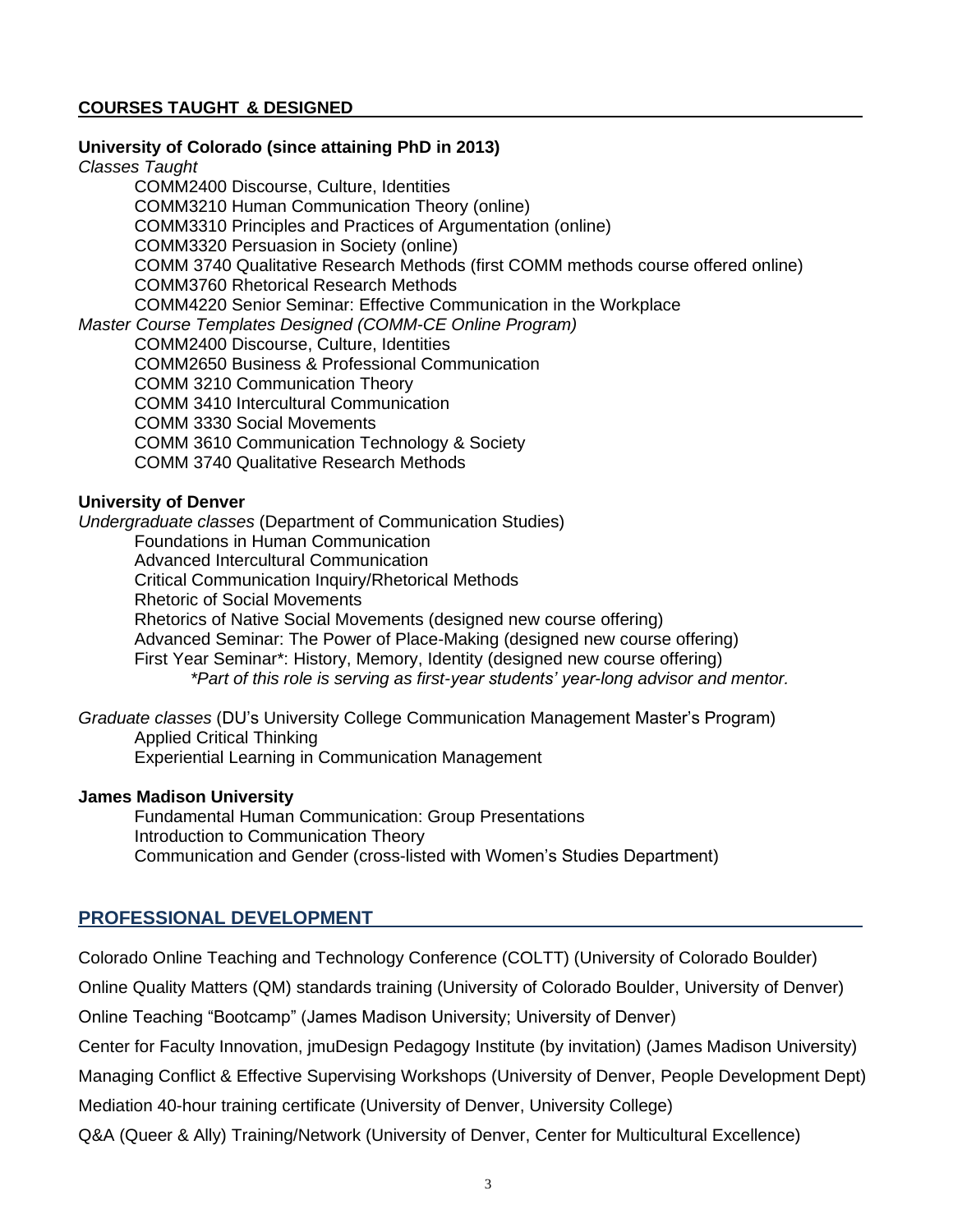### **AWARDS**

Rose B. Johnson Award, Southern Communication Journal (with Lisa A. Flores) (2017) Annual award honors the author(s) of an outstanding, significant article published in the Southern Communication Journal, as determined by the Editor and editorial board.

James Madison University, Campus Information Technology (CIT) Teaching Technology Grant (2013)

UCB Department of Communication Dissertation Writing Fellowship (2012)

University of Colorado, Finalist, Graduate Student Teaching Impact Award (2008, 2010, 2011)

UCB Department of Communication Dissertation Research Grant (2011)

Top 3 Student Paper in the Critical and Cultural Studies Division, National Communication Assoc. (2011)

Top Student Paper in the Feminist & Women's Studies Division, National Communication Assoc. (2009)

Top 4 Papers in the Visual Communication Division, National Communication Assoc. (2009)

### **RESEARCH**

*Note: My last name was previously Sims* 

#### PUBLICATIONS

- Sims, C. D. L. (Winter 2017) "Performing Native Rhetorics of Resistance and Identity" *Rhetoric & Public Address, 20,* no. 4, 731-750. Available at: <https://www.jstor.org/stable/10.14321/rhetpublaffa.20.4.0731>
- Flores, L. A. & Sims, C. D. L. (2016) The Zero-Sum Game of Race and the Familiar Strangeness of President Obama, *Southern Communication Journal, 81*, no. 4, 206-222, Available at: <http://dx.doi.org/10.1080/1041794X.2016.1200125>**\*2017 Rose B. Johnson SCJ Annual Award\***
- Morrissey, M. E. & Sims, C. D. L., (December 2015) "The Writing on the Wall: (New) Racism in U.S. Public Conversations about Race" *Communication Currents, 10,* no. 6. Available at: <http://www.natcom.org/CommCurrentsArticle.aspx?id=6741>
- Sims, C. D. L. (August 2015) "Teaching Millennials the Ps & Q of Professional Emailing" *Communication Currents, 10*, no. 4. Available at:<https://www.natcom.org/CommCurrentsArticle.aspx?id=6264>
- Morrissey, M. E. & Sims, C. D. L., (2015) "Playing the Race Card: Antiracial Bordering and Rhetorical Practices of New Racism," *Review of Communication* 15, no. 2, 81-101 [DOI:](http://www.tandfonline.com/toc/rroc20/15/2) [10.1080/15358593.2015.1009851](http://www.tandfonline.com/toc/rroc20/15/2)
- Sims, C. D. L. (2015) "Competency and Connection: Undergraduate Students and Effective Email Communication" *Communication Teacher,* 29, no. 3, 129-134. [DOI:](http://dx.doi.org/10.1080/17404622.2015.1028557)  [10.1080/17404622.2015.1028557](http://dx.doi.org/10.1080/17404622.2015.1028557)
- Opt, S. K. & Sims, C. D. L. (2015) "Scrum: Enhancing Student Team Organization and Collaboration" *Communication Teacher, 29,* no. 1, 55-62. [DOI: 10.1080/17404622.2014.939675](http://www.tandfonline.com/doi/abs/10.1080/17404622.2014.939675#.VRG3E_nF-Pw)
- Sims, C. D. L. (2008). "Invisible Wounds, Invisible Abuse: The Exclusion of Emotional Abuse in Newspaper Articles," *Journal of Emotional Abuse, 8*, 375- 402. Lead article. [DOI:](http://www.tandfonline.com/doi/abs/10.1080/10926790802480422#.VRG3VfnF-Pw)  [10.1080/10926790802480422](http://www.tandfonline.com/doi/abs/10.1080/10926790802480422#.VRG3VfnF-Pw)